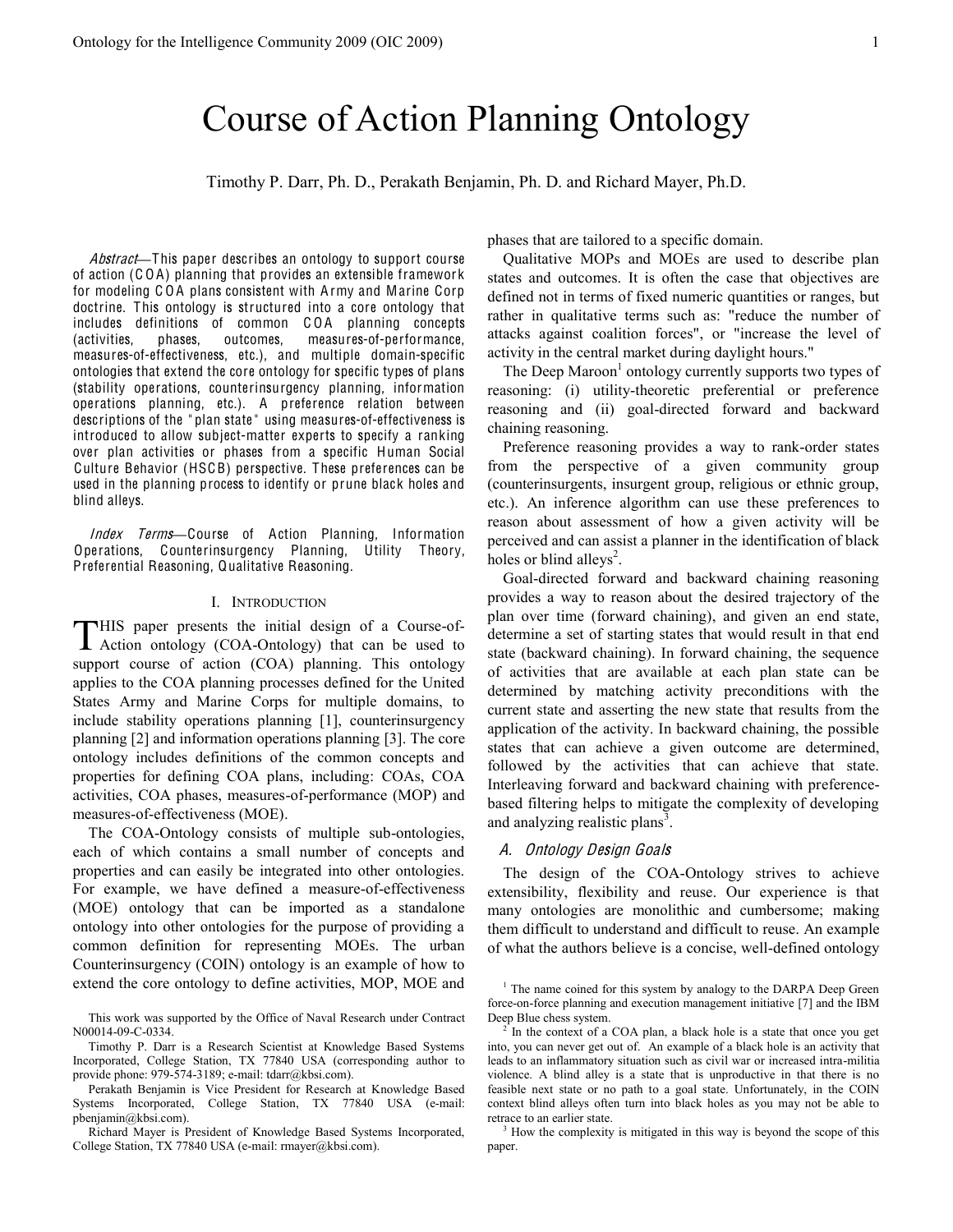is the W3C geospatial ontology [4]. This ontology consists of only two concepts (geo:SpatialThing, geo:Point), and five properties (geo:alt, geo:lat, geo:long, geo:lat long, geo:location): the minimal amount of ontological information to represent a geospatial region. From this ontology, more specific geospatial regions such as polygons, ellipses, and points can be defined by extending this geospatial ontology.

The COA-Ontology design principles are as follows<sup>4</sup>

- Ontologies should have a well defined purpose and support a well-defined set of use cases;
- Ontologies should include the minimal number of concepts and properties to support the purpose;
- Ontologies should strive to be more than a simple taxonomy of domain concepts; and
- When possible, allow for importing / exporting concepts and properties from / to other ontologies.

We realize that the design principles described above can be very subjective, but we believe that they are useful as a starting point for ontology design.

The purpose of the COA-Ontology is as follows:

- To represent COA plans that can be incorporated into other tools / applications, or to be used as a communication medium for the plans across systems.
- To represent concepts in the Human Social Culture Behavior (HSCB) modeling domain so that COAs may be assessed in a reusable, computer-process-able format from the perspective of multiple interested communities.

## B. Pap<sup>e</sup><sup>r</sup> Organization

The remainder of this paper is organized as follows. Section [II](#page-1-0) defines the COA planning problem context. Section [III](#page-1-1) describes the structure of the COA-Ontology family of ontologies. Section [IV](#page-3-0) outlines the representation of measuresof-performance and measures-of-effectiveness. Section [V](#page-3-1) describes the representation of COAs. Section [VI](#page-4-0) describes the representation of preferences. Section [VII](#page-4-1) describes inference support in COA-Ontology. Section [VIII](#page-5-0) outlines conclusions and opportunities for future work.

#### II. PROBLEM CONTEXT

<span id="page-1-0"></span>This section describes the context that the COA-Ontology supports. [Fig. 1](#page-1-2) shows a simplified example of a stability operations COA plan. This figure shows one of three possible COAs that are proposed to achieve a commander's objective<sup>5</sup>. This COA consists of three phases: establish security, establish civil control and restore essential services. Each phase is terminated by an outcome that serves as a milestone for measuring progress of the plan. Each phase contains a sequence of activities that are performed to achieve the endphase outcomes. The activities can be sequential, as shown in the establish security and restore essential services phases; or

branch-and-sequence as shown in the establish civil control phase<sup>6</sup>.

The forward chaining reasoning supported by the COA-Ontology can be used to reason from the initial state represented by the candidate COA on the left-hand side, to the activities that are possible at that state, to intermediate states that are achieved by each activity, to an end-phase outcome. The same reasoning is possible treating each end-phase outcome as an initial state. The backward chaining reasoning supported by the COA-Ontology can be used to determine what activities can achieve the end-phase outcome, backward through the states that enable the activities back to the initial state on the left-hand side.



Note: Phase names taken from Army FM 3-07 "Stability Operations'

<span id="page-1-2"></span>Fig. 1 COA Planning Ontology Context

[Fig. 2](#page-1-3) illustrates the identification of black holes and blind alleys in a COA plan. Using the preference knowledge specified by an SME for a particular community segment, an inference engine can identify activities and outcomes as infeasible or uncertain, respectively. This has the potential to significantly reduce the search space as black holes and blind alleys are pruned from consideration or identified for further investigation.



<span id="page-1-3"></span>Fig. 2 COA Planning Inference Support

## III. ONTOLOGY STRUCTURE

<span id="page-1-1"></span>This section describes the structure of the COA-Ontology. [Fig. 3](#page-2-0) shows the structure of the core ontology and an extension of the core ontology to support urban COIN COA planning. This organization allows users to import or use only those elements that are required for a given application, promoting flexibility and reuse.

 $4$  Similar to the principles defined in [8].

<sup>&</sup>lt;sup>5</sup> Per doctrine, three COAs are typically presented to the commander for approval.

<sup>&</sup>lt;sup>6</sup> It is also possible to have concurrent activities, though not shown in the figure.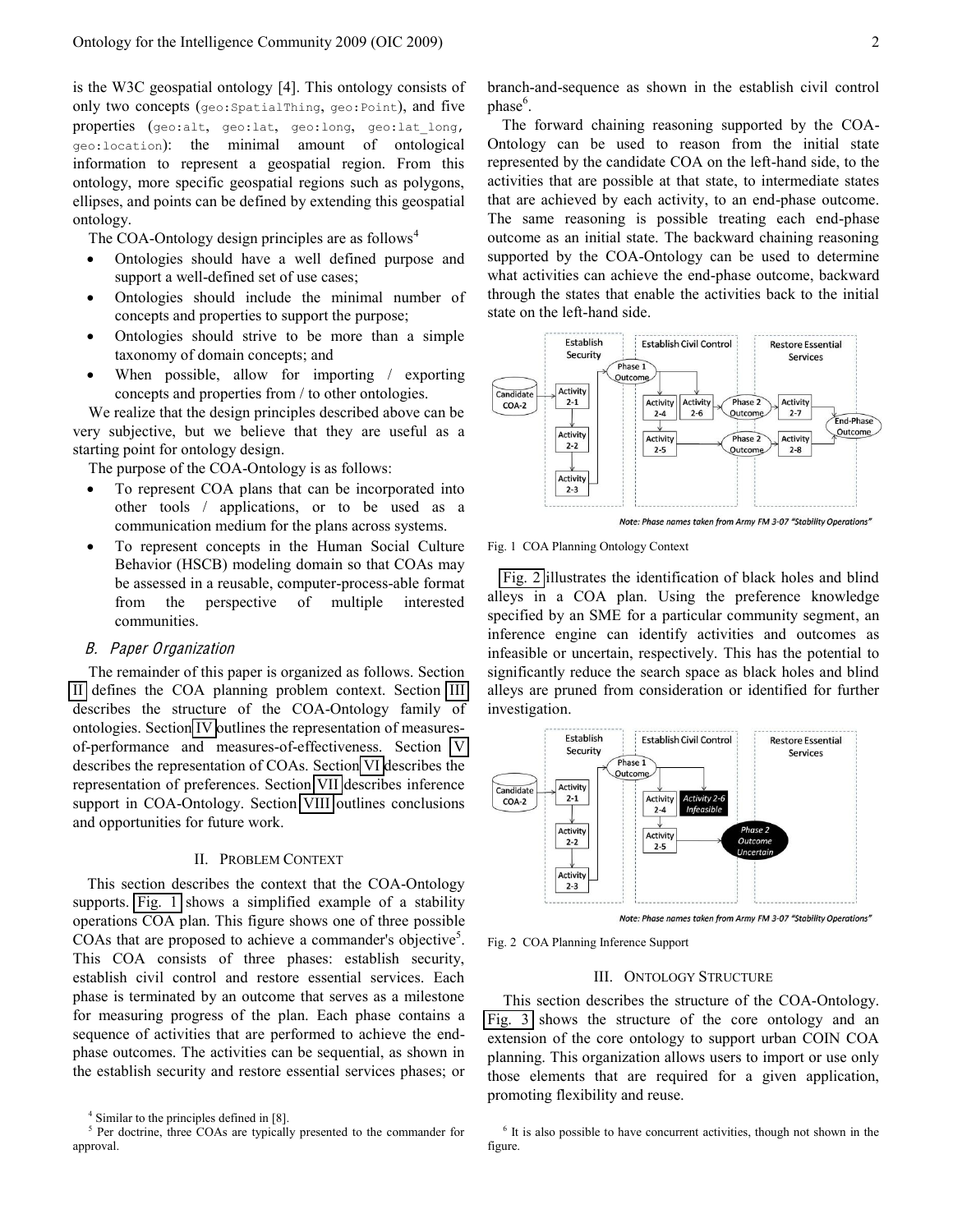The solid arrows represent ontology imports within the core and urban coin ontologies. The dotted arrows across the core / urban COIN boundary represents ontology imports from the urban COIN ontology to the core ontology.



<span id="page-2-0"></span>Fig. 3. HENIOMAP Core Ontology Structure

The core ontology consists of six sub-ontologies contained in six OWL files that define the most general concepts and properties. The core ontology is completely self-contained and can be used as the basis for more specific COA planning ontologies, promoting extensibility. The urban COIN ontology shown at the right of the figure is one such extension of the core ontology.

The common ontology (common.owl) contains definitions of general concepts and properties that are common to COA planning. The common ontology includes four classes:

- $IO-Thing a subclass of  $owl:Thing$  that is used to$ attach properties and relationships that are common to all classes in the ontology.
- $COA-Variable a subclass of IO-Third that represents$ a variable that can describe some feature of a domain. A measure-of-performance or measure-of-effectiveness is a subclass of COA-Variable. This class has two properties: hasValue and hasValueDirection. The hasValue property is the actual value of the variable and can be one of the standard types (xsd:integer; xsd:float, etc.) as well as a qualitative value (see below).
- Qualitative-Direction a subclass of owl: Thing that represents a qualitative description (increasing, decreasing, stable) of the direction or trajectory of an COA variable.
- Qualitative-Values subclass of  $ow1:Thing$  that represents qualitative values (HIGH, MEDIUM, LOW, etc.).

The measures-of-performance ontology (measures-ofperformance.owl) contains the definition of measures of performance. According to COIN doctrine [2], a measure of performance is defined as "a criterion to assess friendly actions that is tied to measuring task accomplishment." MOPs in the COA-ontology are effectively state variables that are used to define the pre- and post-conditions for an activity and to be used as inputs to the calculation of MOEs. The MOP ontology includes a single class:

Measure-of-Performance - a subclass of COA-Variable that represents a measure of performance. This class has the property hasTimeStamp to indicate the time at which the measurement was collected.

The measures-of-effectiveness ontology (measures-ofeffectiveness.owl) contains the definition of measures of effectiveness. According to COIN doctrine [2], a measure of effectiveness is defined as "a criterion used to assess changes in system behavior, capability, or operational environment that is tied to measuring the attainment of an end state, achievement of an objective, or creation of an effect." MOEs in the COA-ontology define the commander's objective (endof-COA outcome), objectives to be achieved at the end of each COA phase, and objectives to be achieved after each COA activity is applied at a given state. The MOEs depend on a set of MOPs. The MOE ontology includes two classes:

- Measure-of-Effectiveness a subclass of COA-Variable that represents a measure-of-effectiveness. This class has the property influencingMOP that defines the set of MOPs that influence the MOE. An MOE can be views as a function that takes as input a set of MOPs and generates a measure. The influencingMOP defines the arguments to the function.
- COA-Outcome a subclass of IO-Thing that represents an objective or outcome. This class has the property hasMOE that defines the MOEs that describe the outcome.

The activities ontology (activities.owl) contains the definition of a COA activity. The activities ontology includes a single class:

 $COA-Activity$  - a subclass of  $IO-Thing$  that represents an activity within a COA phase. This class has four properties: preconditionMOP, postconditionMOP, previousActivity, subsequentActivity, and hasActivityOutcome. The preconditionMOP and postconditionMOP properties are used to define the precondition MOP for applying the activity and the state that results from applying the activity, respectively. The previousActivity and subsequentActivity properties are used to define a sequence of activities to perform within a COA phase. The activityOutcome property is the outcome that results from applying the activity.

The course-of-action ontology (COA.owl) contains the definition of a COA. The COA ontology includes two classes:

- Course-of-Action a subclass of  $I0-Th$ ing that represents a COA. This class has two properties: hasPhases and hasOutcome. The hasPhases property defines the phases within the COA. The hasOutcome property defines the commander's objective for the COA.
- COA-Phase a subclass of  $I_0$ -Thing that represents a COA phase. This class has four properties: hasNextPhase, hasPrevPhase, hasActivities and hasOutcome. The hasNextPhase and hasPrevPhase properties are used to define a sequence of phases within a COA. The hasActivities property defines the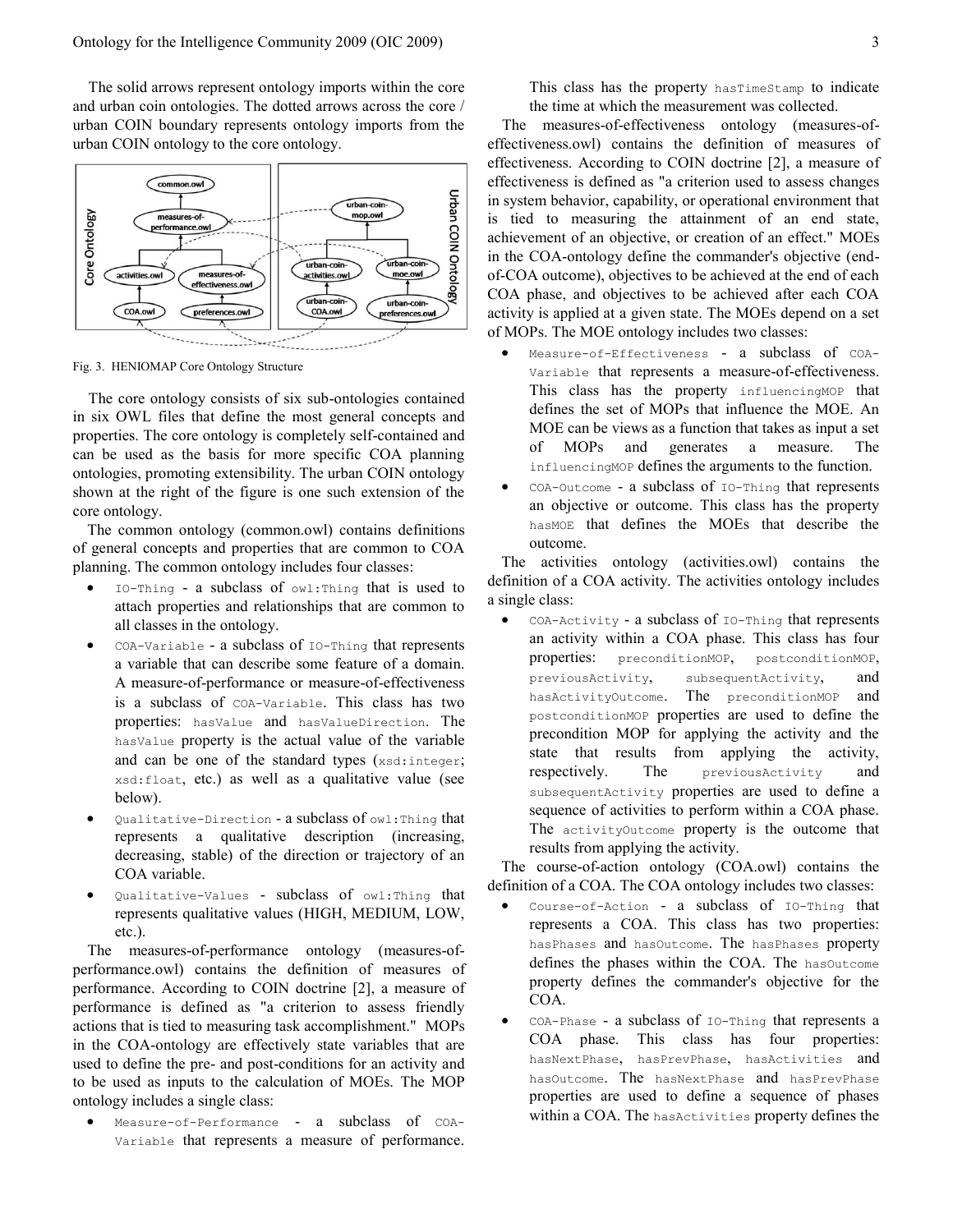activities within the COA phase. The hasOutcome property defines the outcome of the COA phase.

The preferences ontology (preferences.owl) contains the definition of preferences over COA outcomes. A preference in this context is a relation between two outcomes in which one of the outcomes is preferred to the other outcome, given the perspective of a specific human social culture behavior (HSCB) perspective. These preferences are typically asserted by an SME while role playing a specific HSCB perspective or community group. For example, in an agricultural community in which there is little or no electricity, a COA whose outcome involves restoration of economic self-sufficiency via the activity of building or restoring a canal system for crop irrigation, will be *preferred to* a COA in which the same outcome is achieved via the activity of providing electrical power to the local market. The preference ontology contains a single class:

Preference-Relation - a subclass of IO-Thing that represents the pairwise preference between two outcomes from the perspective of a specific community group. This class has two properties: lessPreferred and morePreferred. The lessPreferred property refers to the outcome that is less preferred from the perspective of the community group. The morePreferred property refers to the outcome that is more preferred from the perspective of the community group.

KBSI is currently developing capabilities to reason about preferences of this kind using the application of Imprecisely Specified Multi-Attribute Utility Theory (ISMAUT) [5]. Preferences are used to model HSCB perspectives for the purpose of supporting the decision maker(s) and COA planner(s) in COA development, war gaming, comparison and decision making.

# <span id="page-3-0"></span>IV. MEASURES-OF-PERFORMANCE AND MEASURES-OF-**EFFECTIVENESS**

This section illustrates the relationship between MOPs and MOEs in more detail, as shown in [Fig. 4.](#page-3-2) The namespaces for each of the ontologies are defined in the lower left of the diagram. An MOP has a unique timestamp and a value with a qualitative direction. An MOE is a specialization of an MOP with a set of MOPs that represent the arguments to a function that calculates the value of the MOE, given the values of the influencing MOPs. An outcome is described by one or more MOEs.



<span id="page-3-2"></span>Fig. 4. Measures of Performance and Effectiveness

#### A. Exampl<sup>e</sup> - Urban COIN

[Fig. 5.](#page-3-3) shows example MOPs and MOEs from the COIN domain [2]. In this example, there is a single MOP, force density; two MOEs, establish presence and increase level of security; and a single outcome, increase level of security. Force density is a measure of the amount of force in a given area. The establish presence MOE is a qualitative measure of the amount of presence of U.S. and Host Nation (HN) forces in a given area. This could range from military patrols (U.S. only or U.S. and HN) or the establishment of police stations or outposts. The reduce reaction time is a statistical measure of the amount of time it takes to respond to a significant event in the area of interest (AOI). Each of these MOEs are a function of the force density, as well as other "state variables" (not shown) contained in an Intelligence Preparation of the Battlefield (IPB) such as the AOI, force structure and human terrain in the AOI. The 'increase level of security' outcome is a qualitative objective that measures whether or not there was an increase in the level of security in a given area. This objective is described by the MOEs, establish presence and reduce reaction time.



<span id="page-3-3"></span>Fig. 5. COIN MOPs and MOEs

## V. COURSES OF ACTION

<span id="page-3-1"></span>This section illustrates the relationship between COAs, COA phases, COA activities, outcomes and MOPs, as shown in [Fig. 6.](#page-4-2) The namespaces for each of the ontologies are defined in the lower left of the figure. A COA consists of one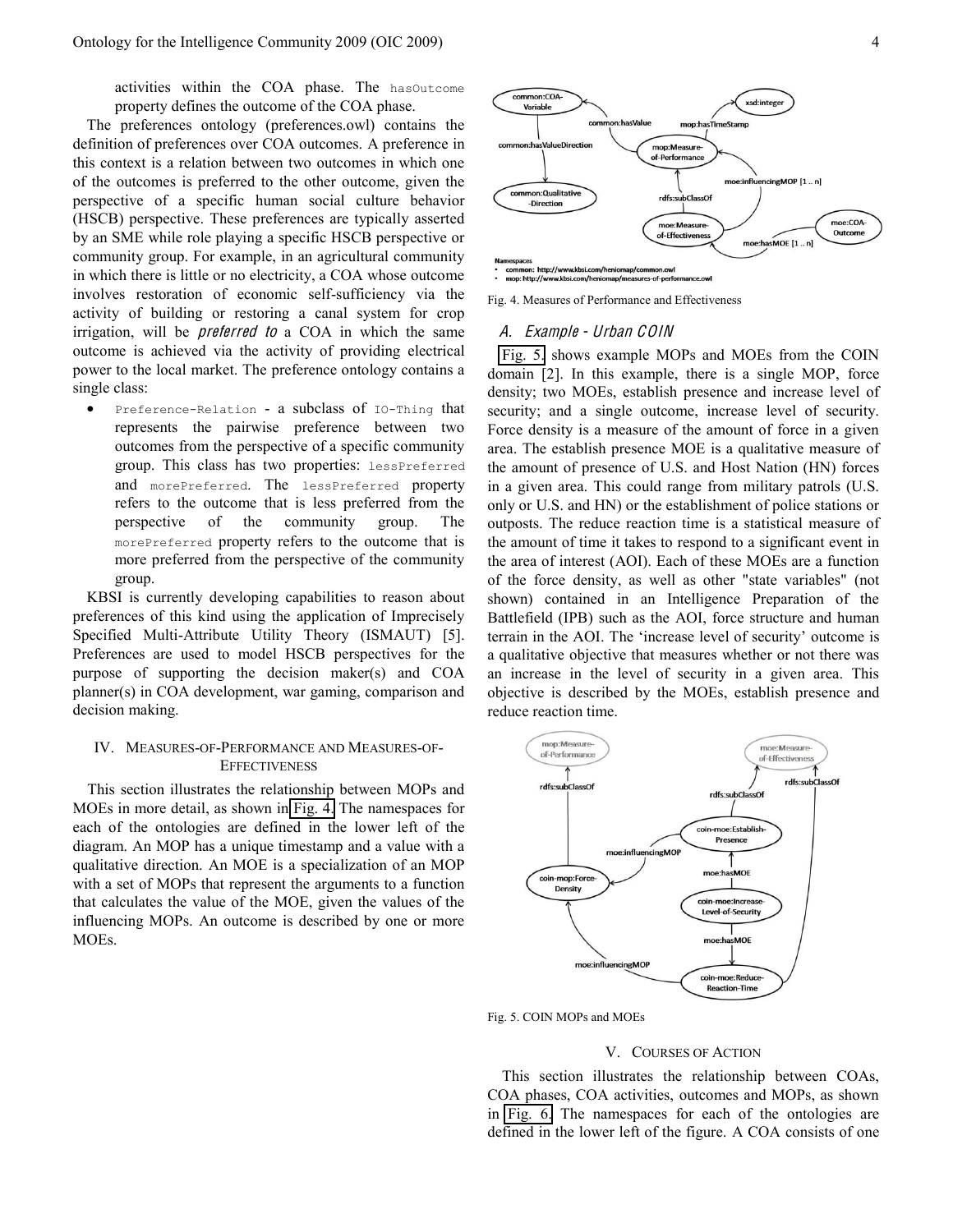or more phases. Each phase has an outcome and consists of a sequence of activities and may have a previous and next phase. Each activity has MOP pre- and post-conditions and an outcome. The precondition MOPs must be satisfied in order for the activity to be applied. Whenever the activity is performed, the postcondition MOPs are -determined.

## A. Exampl<sup>e</sup> - Urban COIN

[Fig. 7](#page-4-3) shows an example of a partial COA from the COIN domain [2]. Many of the details are missing, particularly the precondition and postcondition MOPs as described previously. In this example, there is one COA, two COA phases (one with an outcome shown) and three COA activities. The COA, labeled COA-1 has an establish security phase and an restore essential services phase, consistent with COIN and stability operations planning [1,2]. The establish security phase has an increase level of security outcome as described in the previous section. The establish security phase consists of activities for establishing access points, performing a census and establishing barriers. In this particular COA, the establish access points activity is succeeded by the perform census and establish barriers activities, which can be performed in parallel.



activity: http://www.kbsi.com/henior an/activities ow moe: http://www.kbsi.com/heniomap/measures-of-effecti

mop: http://www.kbsi.com/heniomap/measures-of-performance.ow

coa: http://www.kbsi.com/heniomap/COA.ow

<span id="page-4-2"></span>Fig. 6. Courses of Action



## VI. PREFERENCES

<span id="page-4-3"></span><span id="page-4-0"></span>This section illustrates the relationship between preferences and outcomes, as shown in [Fig. 8.](#page-4-4) A preference is a pairwise

relationship between two outcomes, one of which is preferred to the other assuming a specific HSCB perspective.



<span id="page-4-4"></span>Fig. 8. Preferences

#### VII. INFERENCE

<span id="page-4-1"></span>This section describes the inference supported by the COAontology.

#### A. Class Subsumption

As much as possible, the COA-Ontology utilizes class subsumption via Description Logics (DL) based class definitions [6]. This section illustrates the COA ontology using an example from the COIN domain [2].

[Fig. 9](#page-4-5) shows a subsumption axiom for the MOP concept. This axiom states that every MOP is a concept such that there exists a hasValue relationship with an integer, float, boolean or qualitative value, and there exists a hasValueDirection relationship with a Qualitative-Values concept, and there is a hasTimeStamp relationship with an integer.

 $\forall x \exists y, z \text{ hasValue}(x, y)$  $\Lambda$ (xsd: integer(y)  $\vee$  xsd: float(y) V xsd: boolean(y)  $V$  common: Qualitative – Values $(y)$ )  $\Lambda$  common: has Value Direction  $(x, z)$  $\land$  common: Qualitative - Values(z)  $\wedge$  has Time Stamp $(x)$  $\rightarrow$  rdfs: subclass0f(x, Measure – of  $-$  Performance)

<span id="page-4-5"></span>Fig. 9. MOP Subsumption Axiom

#### B. Preferential Dominance

The concept of preferential dominance is important to reasoning about preferences as it allows outcomes to be pruned very efficiently, thereby reducing the computational complexity, at very little cost, of searching through potentially very large outcome spaces. Intuitively, one outcome dominates another outcome if it is "better" than the other outcome along all the values of the variables that describe the outcomes.

Fig 10 shows the axiom for value dominance. The atLeastAsGoodAs relation is the greater-than-or-equal-to operator for numeric values. For qualitative values, this relation defined appropriately; for example, a "HIGH" value is "at least as good as" a MEDIUM value if the objective is to maximize the value of that variable.